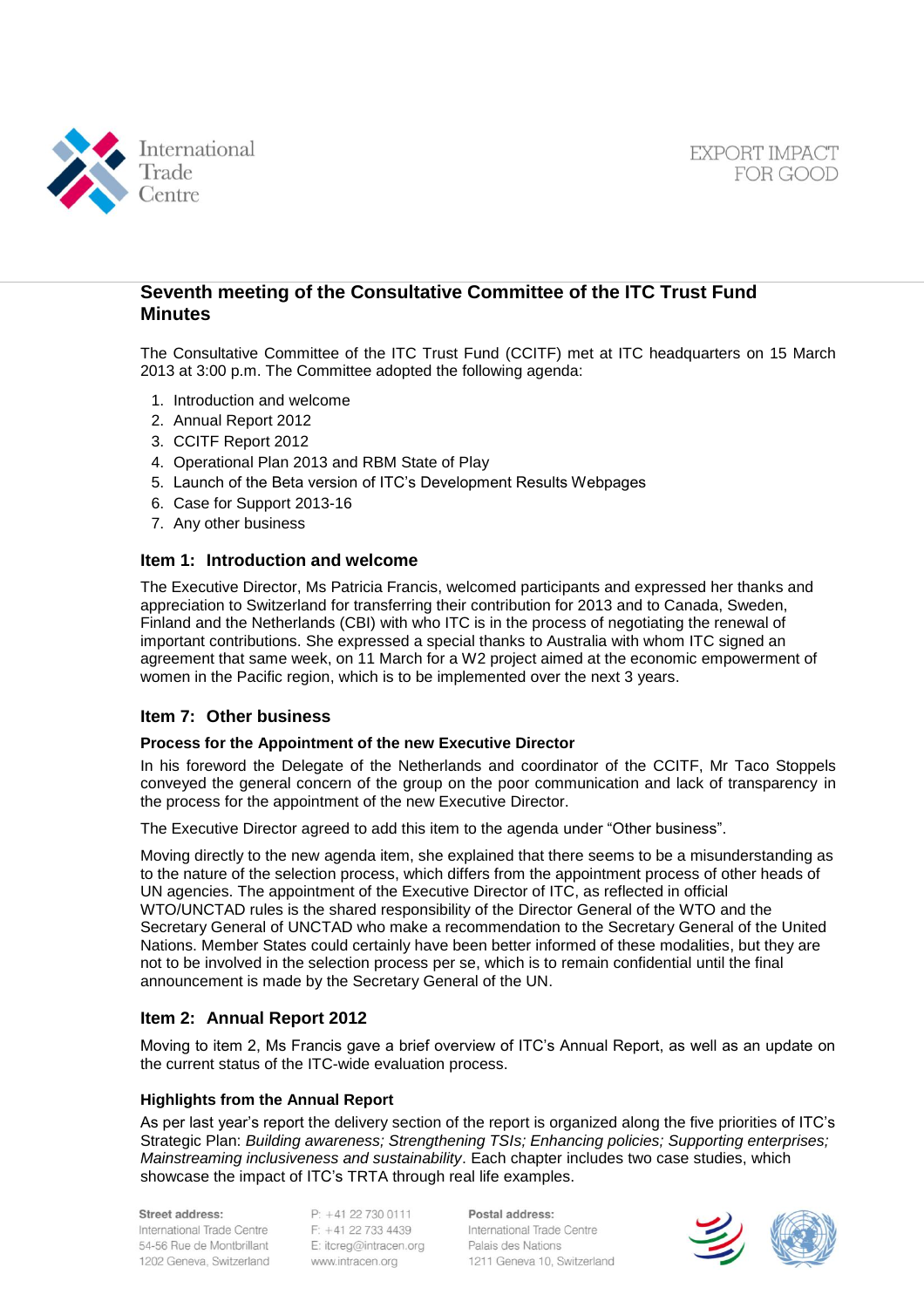Key points in this year's report can be summarized as follows:

- Delivery in 2012 was lower than in 2011, which was a record year for ITC. Most large programmes either ended in 2012 or will be ending in the first half of 2013, which explains the winding down in delivery, particularly in the second half of the year.
- In line with the strategic plan, ITC has remained committed to the most vulnerable countries in 2012: 69% of country and region specific delivery went to priority countries. While this represents a slight decrease compared to 2011 and 2010, the proportion remains higher than in any of the preceding years. The goal is to maintain or increase this high ratio of delivery to LDCs as the organisation ramps up to historic 2011 levels of delivery.
- In terms of awareness-raising, 2012 was an important year for ITC: the amount of press coverage increased almost threefold; traffic on the ITC website increased by 45%; and ITC's online market analysis tools now have more than 250,000 registered users, up by a quarter since the previous year.
- ITC's global events, WEDF and WTPO drew record attendance in 2012. The focus was on emerging markets and innovation as forces to power sustainable export growth in volatile economic times.

At the Women Vendors Exhibition and Forum, women-owned businesses signed 60 contracts with a combined value of US\$ 6 million. This represents a small but important step towards giving women more opportunities in international trade.

- The use of social media channels took a significant leap forward in 2012. Twitter, Facebook and LinkedIn accounts are now being used to build networks and stakeholder communities for ten ITC projects. The plenary sessions at WEDF were broadcast live on the Internet for the first time, and a monthly e-newsletter was launched, attracting some 30,000 subscribers.
- ITC has taken a significant step forward in promoting a results-oriented culture throughout the organization. The introduction of the RBM framework that links the intervention logic with ITC's strategic objectives has translated into an IT application that tracks results at both project and corporate levels.

The Executive Director was pleased to inform Members that the corporate level data presented in the Annual and CCITF reports was extracted using the new RBM tool. CCITF Members will be able to access this data in real time as of today.

## **Update on the ITC-wide Evaluation:**

The Executive Director gave a brief update on the process leading to the ITC evaluation. In February the Members of the Steering Committee endorsed the Terms of reference of the evaluation, which served as a basis for the Statement of work and criteria that will be used to select the consultancy firm that will carry out the evaluation. ITC will proceed with the publication of the tender end of March. According to schedule, the contract should be ready for signature in June.

The Executive Director thanked the countries who have committed to financing the evaluation. She asked that all contributions be transferred to ITC accounts by May. She also thanked the Evaluation Unit of the US State Department who has agreed to contribute to the evaluation process by providing technical advice and whose quality check input has been most useful in finalizing the documentation to date.

#### **Comments from Members / Q&A:**

**The Canadian delegate** took the floor to convey a positive message regarding ITC's recent achievements in results-based management. Referring to the table on development results on p.16 of the Annual Report, he noted that targets were very much below actuals.

The Executive Director immediately provided the explanation. As per UN planning and reporting requirements, targets for indicators of achievement are set for the biennium 2012-2013, whereas results at the end of 2012 only reflect achievements for half of the period. ITC is therefore very much on track with predicted results, and in a number of instances actuals exceed targets.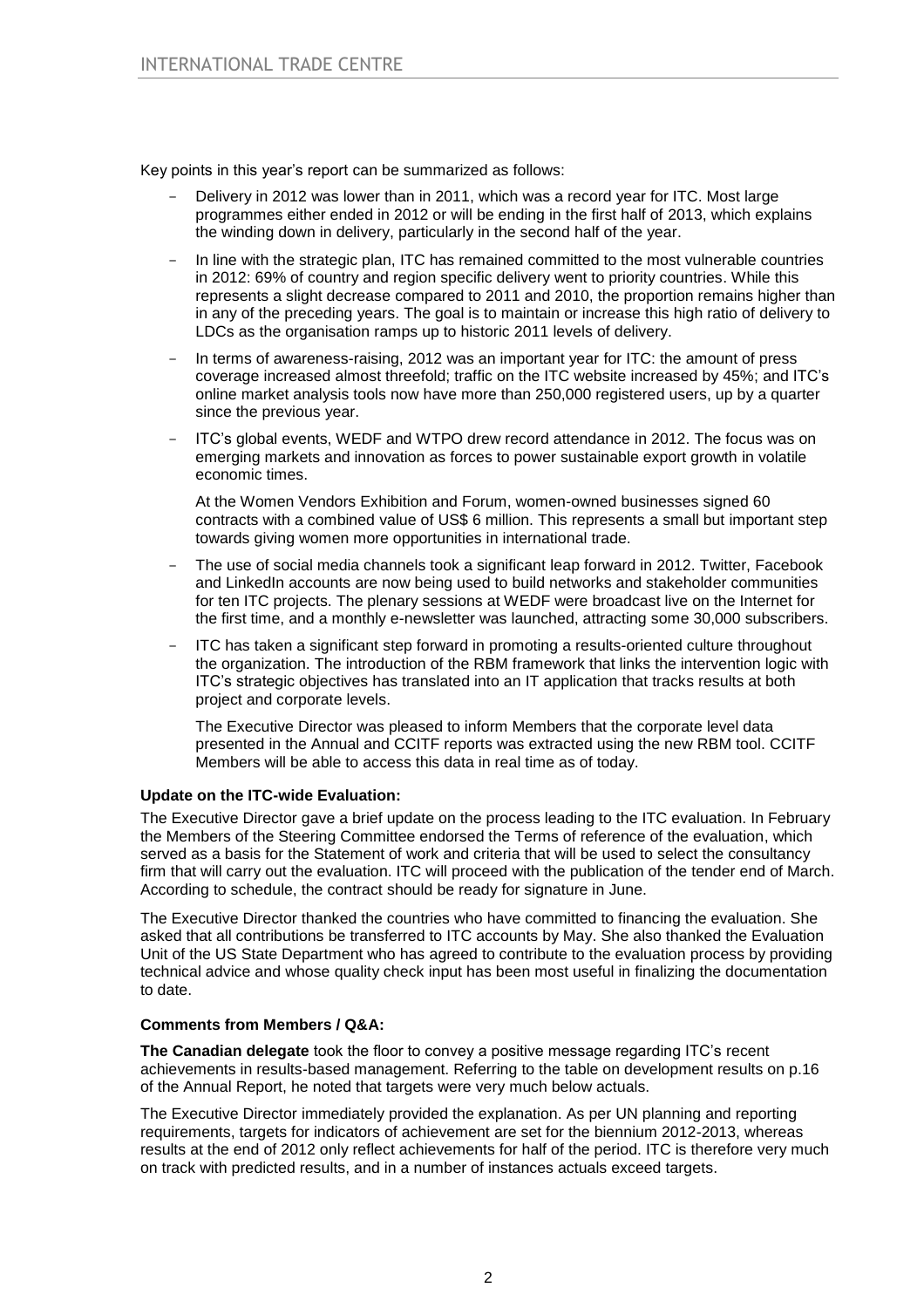**The Delegate of the Netherlands** expressed concern with the fact that the position of Chief of the Office of Africa had been filled ad interim for over two years and was currently vacant. He also noted that the Annual Report stated p.83 that only 74% of the budget had been spent for the Trade for Sustainable Development Programme (T4SD) in 2012, which is a concern as the Netherlands was approached by ITC to become a contributor to this programme.

The Executive Director confirmed the strong concentration of ITC's TRTA activities in Sub-Saharan Africa. Projects carried out in the region represent more than 50% of ITC's portfolio, they are managed across the organisation and the Office of Africa plays a key role in overall coordination, needs assessment and programme design. She informed Members that the recruitment process had stalled due to administrative issues with the WTO but that these issues had now been solved and that ITC would soon be recruiting a new head for this very important section.

In response to the question on the underspend for T4SD, Mr Anders Aeroe, Director of the Division of Market Development replied that the figure reported in the Annual Report was no longer accurate and that 97% of the budget had actually been spent. He will be providing donors with more detailed information bilaterally.

## **Item 3: Report on the ITC Trust Fund 2012**

The Director of the Division of Programme Support, Ms Eva K. Murray presented the report for the period 1 Jan to 31 December 2012.

ITC has moved towards a standard report with self-explanatory tables on financial and outcome based performance with less narrative. The report describes the source of funds, their status and their use. An update is also given on the regular budget.

- **Section II** of the report provides a list of contributions to the ITC Trust Fund received over the period and a graph showing the percentage share of these contributions per donor.
- **Section III** provides the status of funds per category of expenditure for Window 1 and Window 2 as well as examples of projects funded by W1 in 2012 for the 4 principle categories of TRTA, both unearmarked and earmarked.
- For those Members who would not be familiar with ITC, the report includes a brief explanation of the difference sources of funding and the process for the allocation of funds. Window 1 Guidelines are provided in Annex 2.
- Section IV provides the status of the Programme support account while Section V gives a summary of the progression of ITC's Regular Budget Expenditure over the last 3 biennia – 2012 is the  $1<sup>st</sup>$  year of the current biennium.
- **Section VI** describes project delivery by region as well as for global public goods and corporate efficiency. A graph also presents the evolution of delivery against 2012 target expenditure. At the end of 2012 ITC delivered US\$39.8 million gross, equivalent to around 97% of the revised target of \$41 million.
- Moving from expenditure to outputs and outcomes, section VI also displays actual achievements against ITC's 8 corporate outcome indicators. Targets relate to the 2012-13 biennium of which 2012 represents one half. ITC is largely on track to deliver on its outputs and outcomes.
- Finally **Annex I** provides a detailed list of projects funded by the ITC Trust Fund, highlighting outputs and outcomes for 2012.

The Director of DPS informed Members that they had been provided with a short explanatory document entitled *Understanding Financial Resources.* This document that was first produced in 2008 and made available at previous CCITF and JAG meetings gives an overview on ITC's financial resources, how they are approved, received and managed. The new issue has been updated to reflect the current guidelines for the ITC Trust Funds. ITC trusts that members will find this document useful as a reference tool.

#### **Comments from Members / Q&A:**

**The Delegate of Mexico** inquired about the use of Regular Budget funds at ITC and commented on the opacity within the UN on the distribution of staff costs, administrative costs and overheads between RB and XB sources of funding.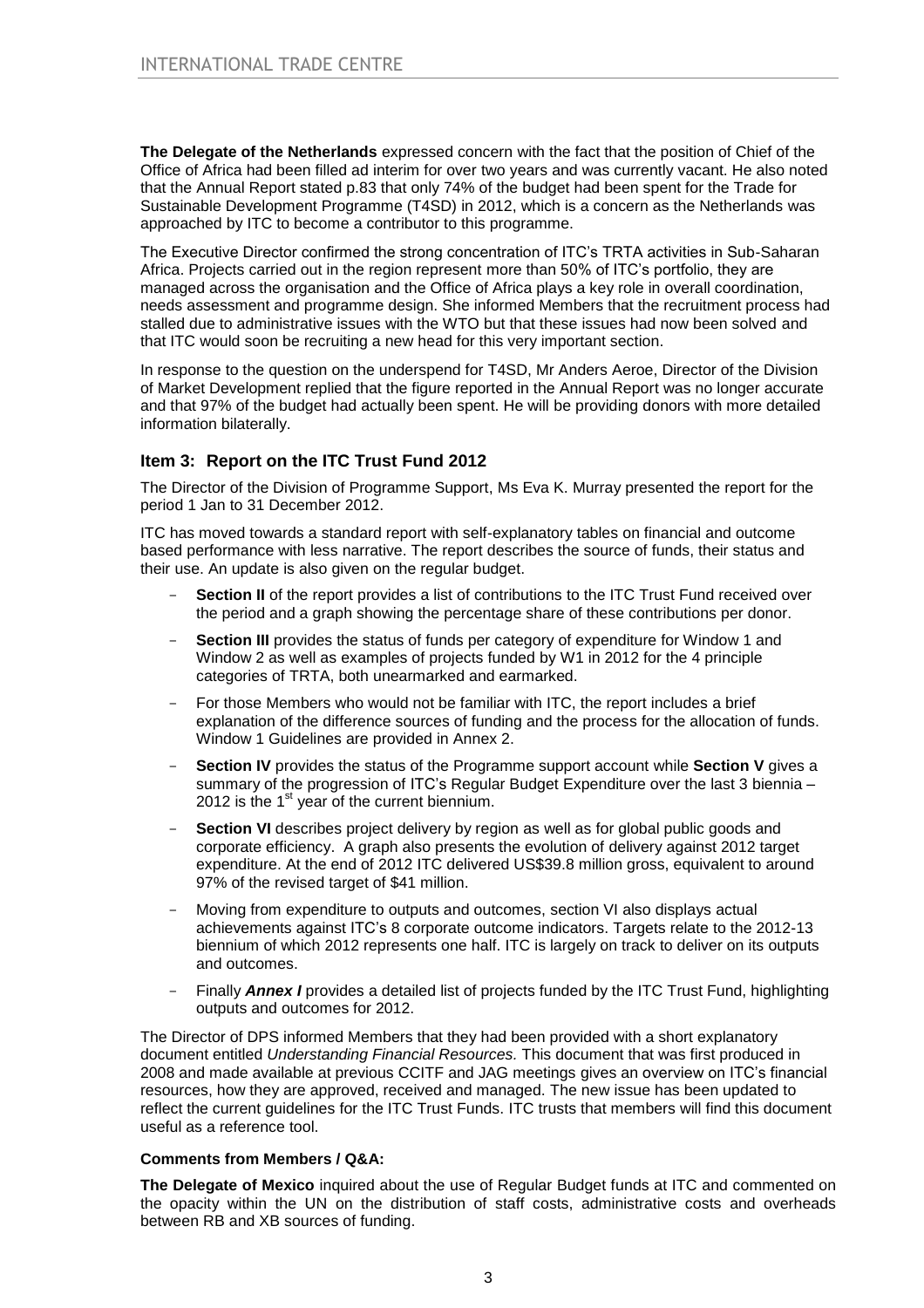The Director of DPS referred the Mexican Delegate to section 2 of the document on ITC's financial Resources, which reflects ACABQ instructions for the use of RB funds. These funds cover administrative and infrastructure costs; overheads; staff costs that are not attributed to projects; intergovernmental meetings; as well as a share of project design and development and of oversight and backstopping of XB programmes that are not charged to projects. She also referred the Delegate to Figure 2, p. 7 entitled *ITC regular and extra-budgetary funding structure as of 2013, which clarifies* the distribution between XB and RB funding.

To illustrate ITC's efforts towards improved transparency, Ms Murray also explained that the cost efficiency project completed in 2012 has enabled ITC to evaluate the costs of 30 administrative tasks carried out by DPS and to benchmark them against the private sector. This is a unique initiative within the UN system that will prove most useful in managing the 3% cut in RB funding recently announced by the General Assembly.

The Director of DPS informed Members that the data collected is currently being integrated into the RBM dashboard with a view to improve overall transparency. The information will be used to identify areas for savings and further improve the automation of workflows such as the IT system designed in 2012 to manage the hiring of consultants. Other efficiency gains worth mentioning include reduced electricity costs, more system contracts for procurement, and the reengineering of IT processes with a view to facilitate the launch of the ERP.

**The Delegate of Denmark** inquired about the status of discussions on the reduction of Programme Support Costs (PSCs). She also noted a discrepancy between the information provided on p. 8 of the CCITF Report which states that 32% of XB project expenditure was allocated to Sub-Saharan Africa, while the Annual Report states 53 %. Lastly, referring to the first table in the CCITF Report, she noted the 30% drop in overall income when comparing figures for 2011 and 2012. She also recommended that the purchase of services by beneficiary countries be accounted for separately in the table on voluntary contributions.

The Director of DPS responded that the issue of the reduction of 13% PSC was still under discussion at the General Assembly.

With regard to the discrepancy observed for Sub-Saharan Africa, the Chief of Strategic Planning explained that the 53% reported in the Annual Report relate to expenditure for country/region specific programmes only, while the 32% in the CCITF report refer to the whole of TRTA XB spending, including Global Public Goods and corporate efficiency projects.

The large drop in overall XB revenue can be attributed to the winding down of large programmes funded by Canada and the UK with whom ITC is currently negotiating options for funding for the next generation of large programmes and the fact that contributions from Finland and Australia have not been accounted for in the total for 2012 as they will only be transferred early Q2 2013.

ITC took note of the recommendation to include the purchase of services by beneficiary countries in a separate table.

## **Item 4: Operational Plan 2013 and RBM State of Play**

The Deputy Executive Director, Mr Jean Marie Paugam provided information on where ITC stands with the renewal of its large projects' pipeline and the strategy it is putting in place to ensure continued funding of these programmes.

A lot of work has been carried out since last year to implement the directions set out in the strategic plan. ITC's overall ambition for 2013 as reflected in the Operational Plan is not to develop new initiatives but to make sure that on-going work is finalized and that the initiatives that have been launched deliver results in 2013-14. This translates into two priorities:

## **1. Investment in the regeneration of ITC's large programme pipeline**

Issues related to the sequencing of large programme development are clearly identified. In 2011, large multiyear programmes represented almost 60% of ITC's delivery. This share has diminished in 2012 to stabilize in recent months as the first generation of large programmes is coming to an end.

Independent mid-term evaluations have confirmed that large programmes are more efficient, motivate a higher level of stakeholder engagement and are likely to achieve greater development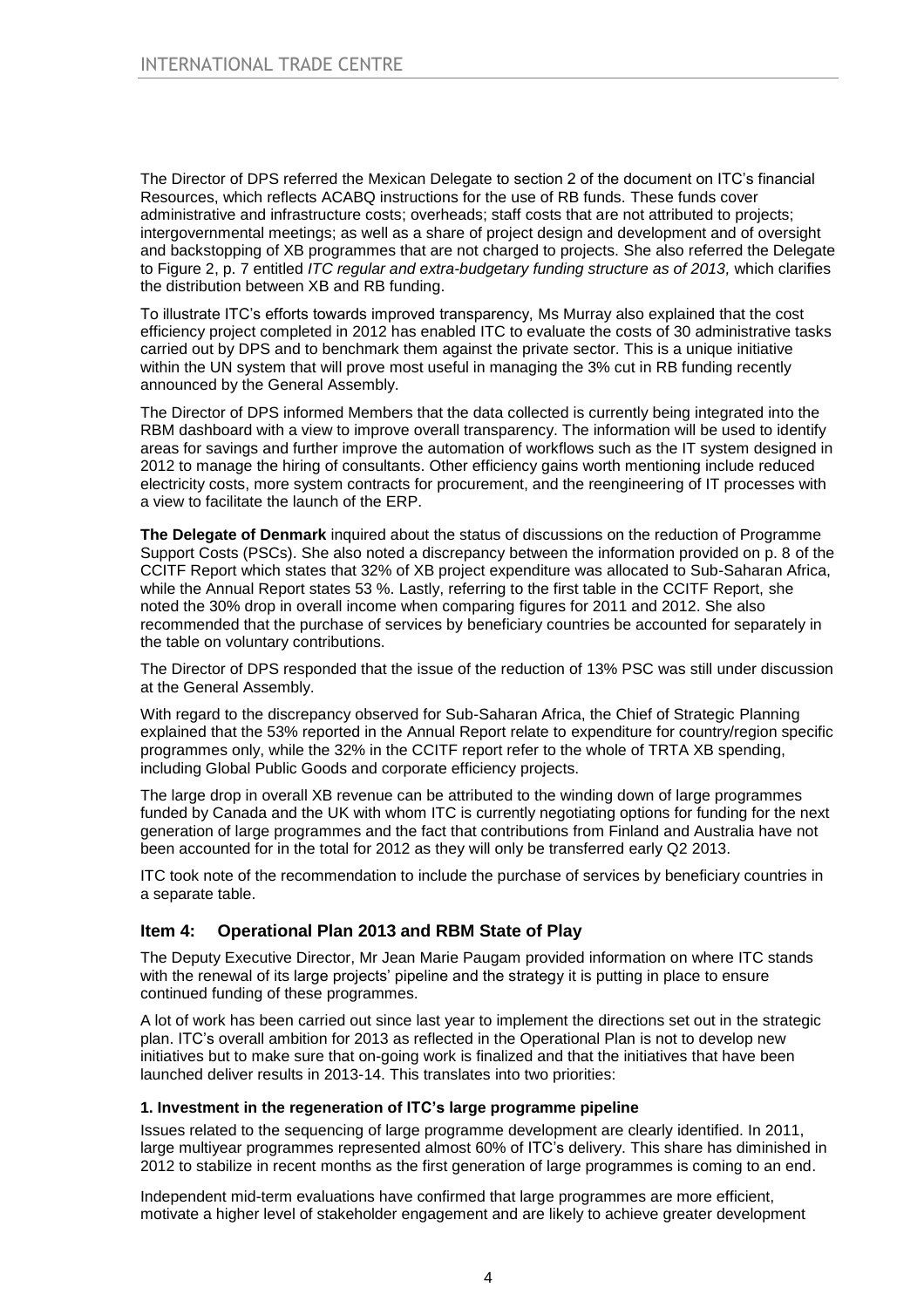impact. Time was needed to evaluate the first generation of large programmes and it would have been premature to start regenerating the pipeline without taking stock of these findings and of lessons learned. A full year at least is needed to develop the next generation of large programmes, and it is expected that the 2011 level of delivery will be matched in 2014.

With regard to fundraising, emergency measures have been taken in 2012 and 2013:

- Drafting of a new Case for Support the 2013-16 edition is now available.
- Appeal to ITC's closest circle of donors the dialogue is on-going and promising in terms of donor commitment for 2013.
- While prospects are good, we are not out of trouble for 2014. The risk of falling back into a pattern where the average size of projects continues to decline remains a concern. Such a scenario would jeopardize 4 years of sustained efforts to integrate products and services at corporate level. ITC will continue the dialogue with donors and beneficiaries to ensure that this does not happen.

Structural measures are being taken to ensure a sustained pipeline regeneration effort:

- Design of internal procedures needed to generate bankable projects: The effort was carried out in 2012 through the 4 Management Action Group (MAG) sub-working groups, Needs assessment / Impact assessment / Protocols for enterprises and TSIs. ITC is taking stock of the results and will be moving to implementation in 2013.
- Operational Plan (OP) Investment of W1 funds in an unprecedented effort in needs assessment and project generation. The first generation of large programmes has shown that the successful model brings strong involvement of local stakeholders in programme design, in co-implementation, and a financial commitment of counterparts for delivery.

This strategic shift in the way ITC works with beneficiaries requires a more systematic and indepth approach to needs assessment. To meet this challenge ITC has decided to invest in the development of a new needs assessment and project design methodology (NAPD) which is to become the foundation for generating new bankable projects and programmes.

- ITC's resource mobilization plan targets traditional donors and new prospects, both public and private. Fundraising will be integrated with NAPD to ensure that both donors and beneficiaries are consulted early in the project development process.
- OP Investment of W1 funds to develop new products and services in the areas of Youth, Trade in Services, Corporate partnerships (PPPs) …
- In 2013 ITC is looking forward to reviewing the conclusions of two major evaluation exercises which should enable us to capitalize on lessons learned: the on-going OIOS audit of large project management the conclusions of which should be available in May, and the ITC-wide evaluation to be launched beginning Q3 and finalized before the end of the year.

## **2. Consolidation of ITC's RBM efforts**

ITC has taken a significant step forward in the mainstreaming and "routinization" of RBM related procedures:

- The Beta version of ITC's Development Results Webpages (RBM Dashboard) enables donors to access data live as of today. It allows for improved data quality and results management at project and corporate levels, and improved planning and monitoring.
- The impact measurement apparatus is under development and should be rolled out over the next 18 months.
- The mainstreaming of protocols into quality assessment procedures is underway. It greatly facilitates and improves decision-making at Project Appraisal Committee (PAC) and Senior Management (SMC) levels.

## **Comments from Members / Q&A:**

**The Delegate of the Netherlands** thanked the Deputy Executive Director for the information he provided on resource mobilization. He noted that in times of austerity it is important to consider alternative sources of funding and offered to assist in approaching large corporations in the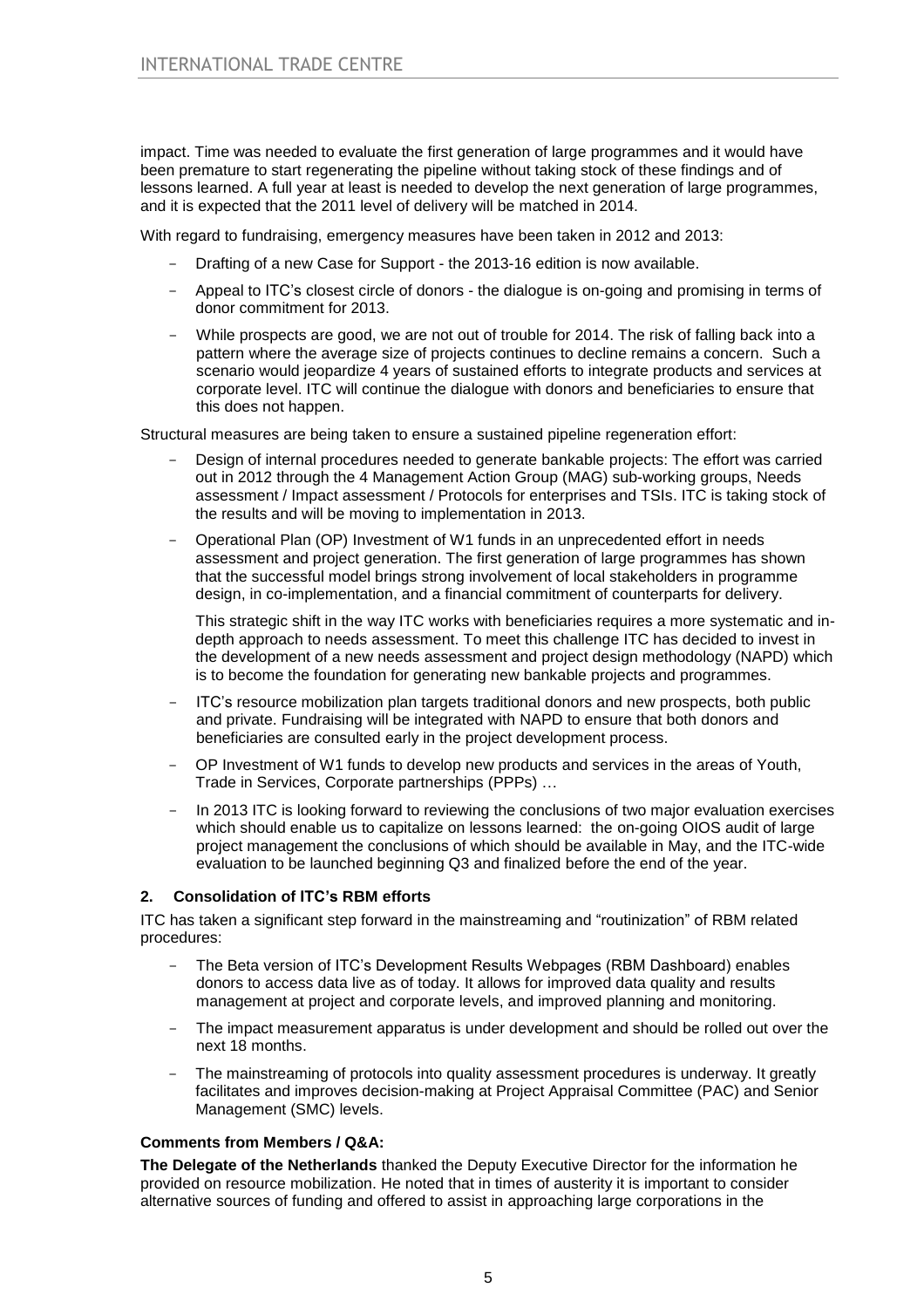Netherlands. The Netherlands have developed concrete plans to further engage the private sector and are looking forward to cooperating with ITC in this regard.

**The Delegate of Canada** stressed that CIDA is very supportive of ITC's inclusive agenda for private sector development and the complementary focus on women, poverty alleviation, and environmental sustainability in trade.

**The Delegate of Denmark commended** ITC for the high level of transparency. She noted that ITC "has come a long way" in this regard and that "with transparency come questions". Denmark and several other donors are strongly committed to Window I and would like more clarity on how unearmarked funds can contribute to the regeneration of ITC's large programmes portfolio, which is mostly funded by Window II.

Regarding the need to diversify sources of funding, Mr Paugam confirmed that ITC is very much aware of the challenge ahead. ITC's traditional donor base, composed for the most part of European countries, is not in the best economic shape and ITC is exploring alternative sources of funding, particularly with emerging economic players, some of which have expressed interest. He noted that ITC's private sector mandate puts the organization at a competitive advantage when it comes to developing win-win solutions via public-private partnerships, and that TRTA is an excellent channel to promote shared value with MNEs and their SME counterparts.

Regarding the use of W1 funds the Deputy Executive Director noted that W1 enables ITC to invest in innovation and project development, which in turn feeds into large programme generation and enables ITC to leverage additional funding from multiple sources. Mr Paugam explained that ITC's new fundraising strategy mirrors the NAPD project. The full range of needs assessment and benchmarking tools developed for specific technical services areas, which are funded mostly by W1 are integrated into a coherent approach which allows for the development of customized solutions comprehensively addressing the complex needs of beneficiary countries.

## **Item 5: Launch of the Beta version of ITC's Development Results Webpages**

The Chief of Strategic Planning (SPPG), Mr Robert Whitehead presented a demo of the Beta version of ITC's Development Results Webpages. The tool functions on the basis of a closed network with limited access. Members were provided with a link enabling them to access data in real time as of today.

The purpose of the RBM web pages is to meet both ITC's internal needs and the needs of external stakeholders. The full version should be online in July 2013, and ITC looks forward to receiving feedback form the CCITF members as this is still work in progress.

The tool is the culmination of a year and a half's work on integrating logframes and results to provide users with a simple view on complex data. The Chief of SPPG took Members through the three main routes to access results information and introduced them to the different sub-indicators for each one of these : (1) by project/country; (2) by beneficiary group (i.e. entreprises); (3) by intervention type (i.e. capacity building).

## **Comments / Q&A:**

**The delegate of Canada** commended ITC on the tool's capacity to aggregate a large quantity of data from a variety of sources in a very user friendly way. He also inquired on the extra burden this represents for the people who are actually managing the projects.

The Chief of SPPG replied that while the alignment of projects with corporate objectives and indicators had been a challenge, the end result is a standardized system that facilitates reporting and simplifies the life of people in the field. Overall feedback from project managers on RBM is very positive.

**The delegate of Switzerland** also commended ITC for progress in RBM and asked for more information on ITC's quality control processes.

The DED explained that ITC's current quality control architecture has been operating for a full year and has been singled out by the OIOS as a most efficient process that should be replicated in other UN organisations.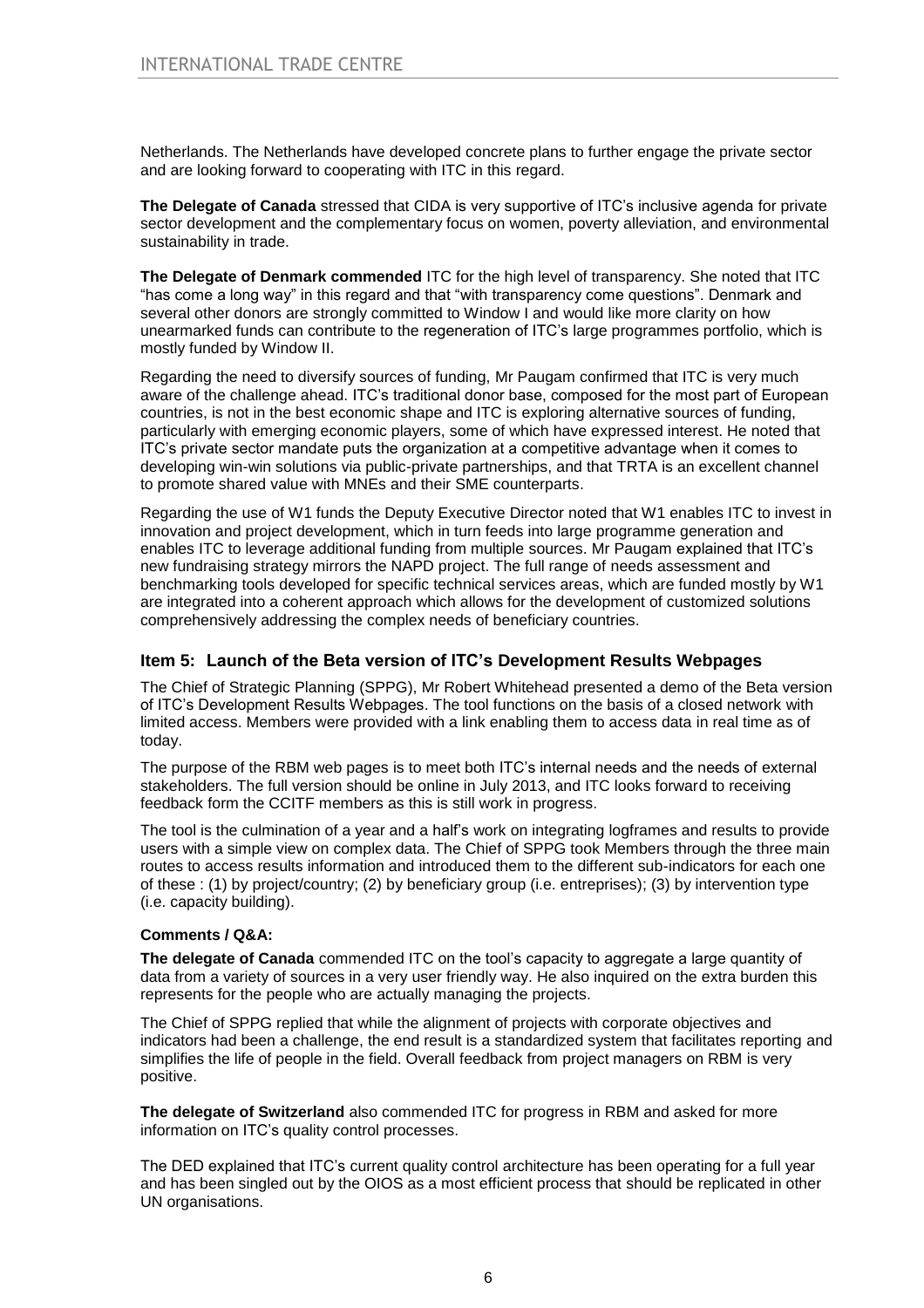Quality control comprises two distinct processes at ITC:

- The Project quality assurance group (PQAG) is a peer review process aimed at supporting project managers in improving the quality of drafting, project design, and ensuring the alignment of project logframes with the corporate logframe.
- The Project Appraisal Committee (PAC) is a control mechanism composed of section chiefs that reviews project ideas and project plans and advises the Senior Management Committee (SMC) on decision making. SMC has the final say on whether a project is approved or not.
- A P3 post of quality advisor was created in September 2012 to improve the quality of staff support and ensure the secretariat of PQAG and PAC.

# **Item 6: Case for Support 2013-16**

The Officer in charge of External Relations presented the 2<sup>nd</sup> edition of the Case for Support, which sets the stage for period 2013-2016. He reminded Members that this document was designed as a pragmatic entry point for further discussions with donors and beneficiaries on opportunities for largeproject generation and multi-donor funding.

The document has changed substantially both in format and in size - from 23 pages to 50:

- Part I entitled *About ITC* gives a brief presentation of ITC's mandate and vision and of its capabilities and potential as a partner.
- Part II introduces large programmes as a means to achieve greater impact. ITC's large programmes are defined by:
	- size and their pluri-annual character- the targeted annual budget is 2.5 million over 3 years
	- their high replication potential sequencing and phasing
	- a multidimensional approach bringing various components together to address challenges at policy, TSI and entreprise levels simultaneously.

They also provide the broader scope for focus on inter and intra-regional trade, and mainstreaming inclusiveness and sustainability.

- The Case for Support covers the whole spectrum of ITC's large programme portfolio. It gives a thorough and more structured picture of how large multi-year programmes contribute to the strategic objectives laid out in the Operational Plan. The 2013 edition also includes a new section on the *Needs Assessment and Project Design Project* (NAPD), which can be found at the very end of the document.
- Members were referred to the *Table of Contents*, which now includes a total of 21 programmes and projects classified under 3 main sections as opposed to only 11 programmes in the previous version of the Case for Support:
	- *1. Developing Regional Value Chains*
	- *2. Mainstreaming Inclusiveness and Sustainability*
	- *3. Innovative Trade Promotion and Export Development Tools and Solutions*

Each section is divided in two sub-sections: *Existing programmes* / *Successor programmes,* and *New initiatives*.

## **1. Geographic programmes**

All geographic programmes fall under a single heading: "*Developing Inclusive Regional Value Chains",* which highlights a strong but non-exclusive focus on intra-and inter-regional trade. The subtitle "*Regional Integration with a Global Reach*" gives a good indication of the rationale which is developed in the introductory pages. The purpose is to develop a coherent approach in support of regional integration worldwide. The overarching goal is to create a new standard for innovative regional approaches to trade promotion and development.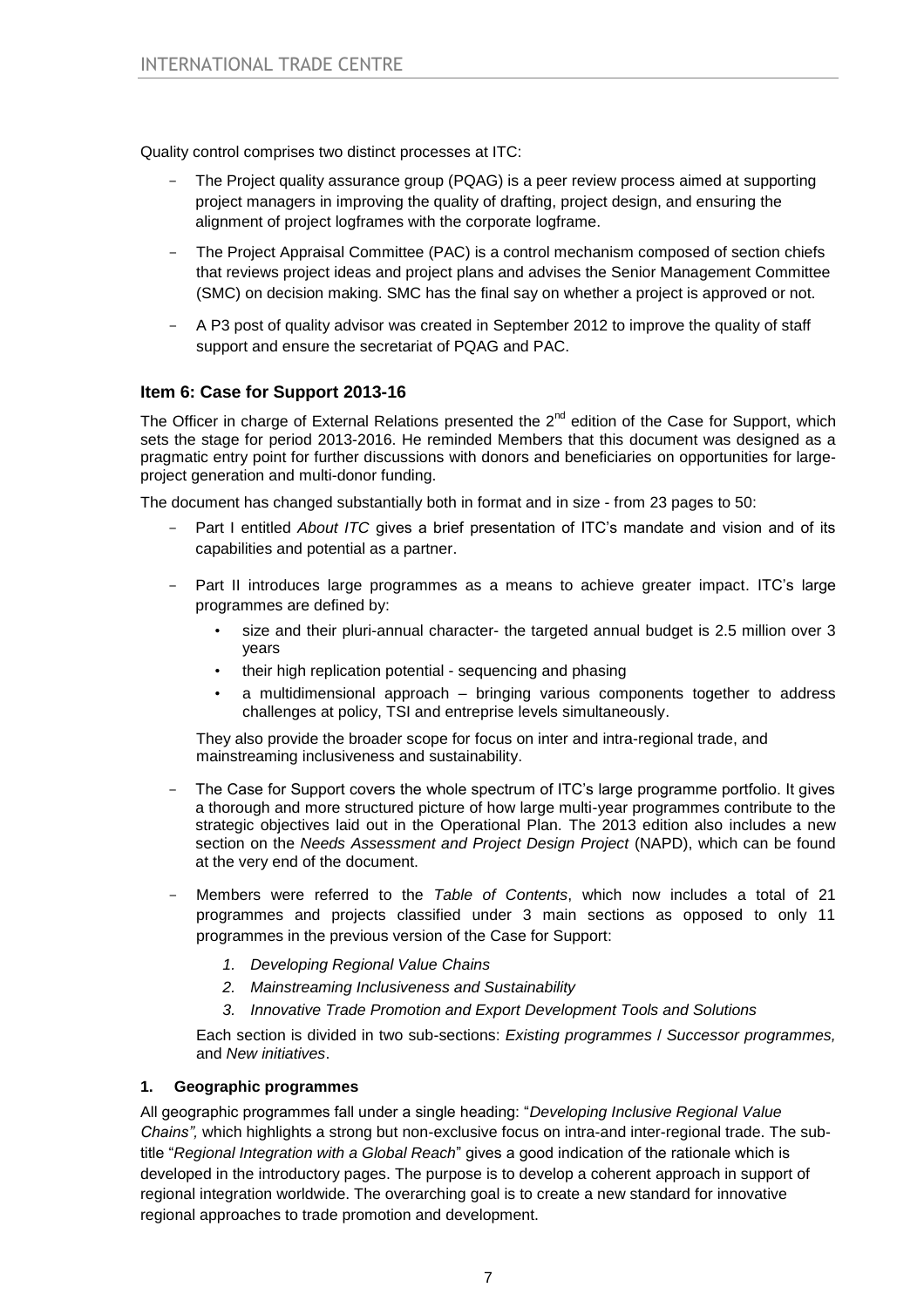The overall amount of USD 60 million to be funded by multiple donors over a period of 5 years gives an indication off the total amount needed to engage in a new phase of cooperation with donors and beneficiaries, capitalizing on the lessons learned and know-how acquired from PACT II, NTF II, and EnACT. Mid -term evaluations have endorsed the approach and impact of these programmes, which are coming to an end in 2013.

Four different elements have been identified in regional integration, which will be developed and applied in different parts of the developing world:

- One will focus on reducing national and regional non-tariff barriers and other obstacles to trade.
- A second one will address weaknesses in functional areas, such as trade intelligence, trade facilitation, and rationalizing business decisions for value chain efficiency.
- The third will ensure the integration of National Export Strategies into Regional Export Strategies.
- The fourth cross-cutting element which underlies the thrust for the three other approaches will be inclusiveness, with particular focus on integrating youth and women, and promoting sustainable agriculture and food security.

The multifaceted approach builds on the strategies already being pursued by different regional groupings and will be applied to:

- existing and new regional initiatives in Sub-Saharan Africa (successor programmes to PACTII and NTFII),
- as well as to new initiatives in ASEAN, Central America, and the Caribbean

While in some regions it may be appropriate to start from the beginning of the process (Step 1), in others ITC will build on its existing work to intervene further down the intervention logic (Steps 2 and 3).

The Officer in charge of external relations drew attention to the Regional Export Strategy Development Programme, a new initiative which will build on the existing NES programme, with a view to integrate National Export Strategies in a regional approach.

## **2. Mainstreaming Inclusiveness and Sustainability**

The section on Mainstreaming Inclusiveness and Sustainability includes the three existing programmes: *Women and Trade, Poor Communities and Trade,* and *Trade and the Environment* as well as a new initiative, the Young Exporters' Project, which is the first project to be launched within ITC's Youth mainstreaming initiative. The youth dimension is a crosscutting theme in other regional initiatives and other youth-specific projects will follow.

Referring to Denmark's question on W1 contributions to large programmes, the External Relations Officer noted that all three programmes are largely funded by W1. Soft-earmarking priorities also contribute to mainstreaming gender and environmental sustainability - and soon the Youth initiative as crosscutting themes in the design of the next generation of large programmes.

## **3. Innovative Trade Promotion and Export Development Tools and Solutions**

The External Relations Officer drew attention to three new initiatives:

- *The Needs Assessment and Project Design Project,* which I already mentioned and impacts the whole spectrum of ITC's large programme portfolio.
- The "Creating and Retaining value at source through Branding", an innovative project, which should contribute significantly to the value chain approach.
- The new initiative aimed at *"Building Services Export Excellence in Developing Countries and transition Economies".*

He also drew attention to the *Modular Learning System in Supply Chain Management Programme* (MLS/SCM). Following the recommendations of the 2011 independent evaluation and the market value analysis that was carried out in 2012, a new strategic redeployment plan has recently been approved. The objective is to refocus the programme towards SMEs as main target beneficiaries in the developing world and create regional hubs to improve outreach via a decentralized and self